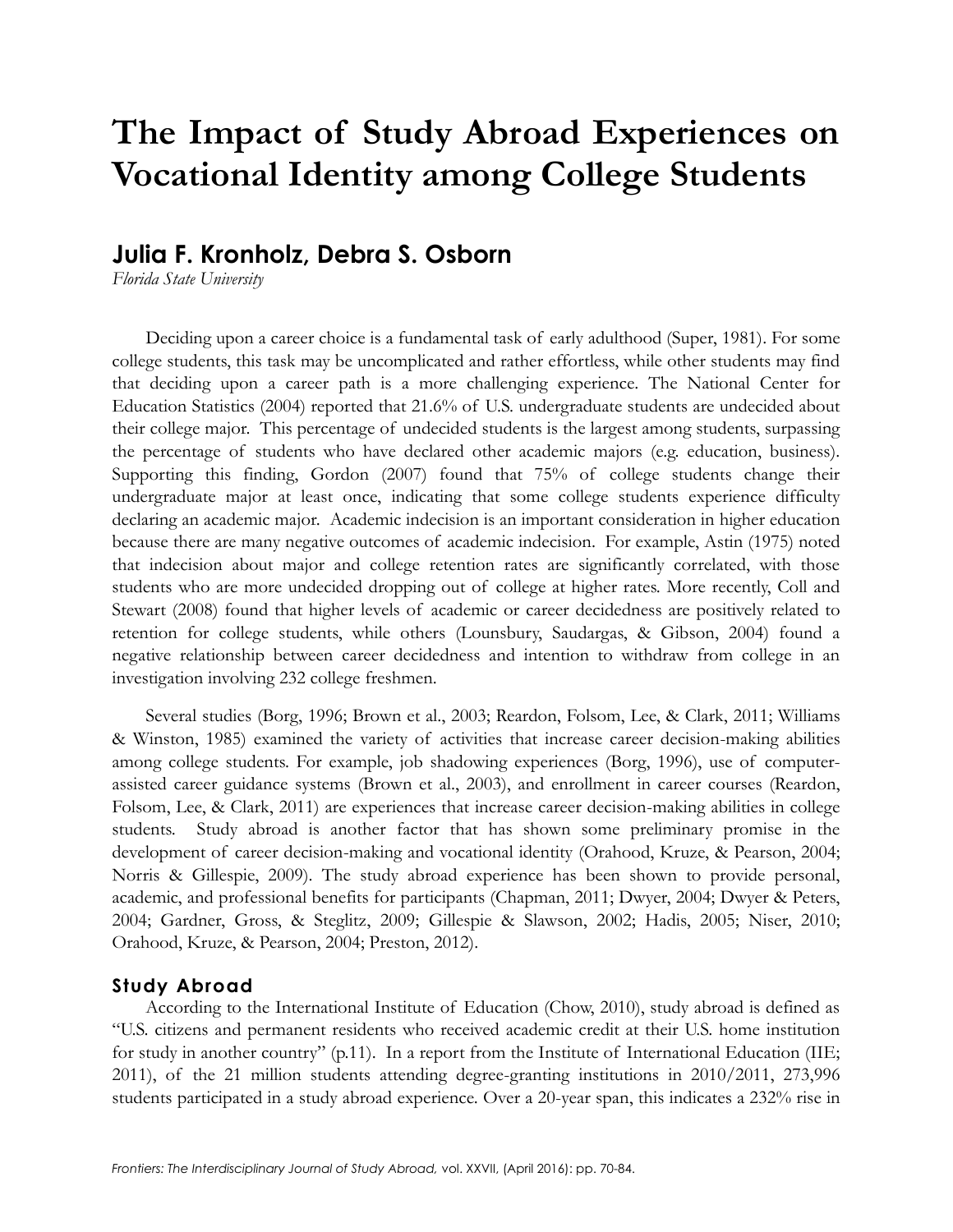study abroad participation. Furthermore, in a pilot survey of over 153 institutions of higher education, Niser (2010) surmised that "the number of U.S. students participating in study abroad programs is expected to continue to grow and it seems these programs will become part of mainstream offerings in most institutions" (p. 48).

The majority of current research on the study abroad experience explores the impact of that experience on the personal or psychosocial development of college students. Benefits of study abroad have included increased self-confidence (Black & Duhon, 2006; Chapman, 2011; Dwyer & Peters, 2004), independence (Black & Duhon, 2006), global competency (Dwyer & Chapman, 2004), open-mindedness and independence (Hadis, 2005), as well as general personal development and well-being (Kuh & Kauffmann, 1984). Study abroad is also associated with gains in intellectual development, particularly among students with limited or no international experience prior to studying abroad (McKeown, 2009). Many studies have also investigated the connection between study abroad and career variables, such as the development of job skills, employment, and salary (Preston, 2012), likelihood of international employment (Norris & Gillespie, 2009; Orahood, Kruze & Pearson, 2004), and belief that study abroad will contribute to employment security upon graduation (Jenkins & Skelly, 2004). The Institute for the International Educational of Students (IES) reported that 84% of the 1,008 survey participants indicated that study abroad helped them build job skills necessary to be successful in the workplace (Preston, 2012). Orahood, Woolf, and Kruze (2008) found that the 417 survey respondents valued the skills that were developed as part of a study abroad experience. These skills, such as communication, flexibility, & adaptability, were seen as important components of work (Orahood, Woolf, & Kruze, 2008).

The development of professional skills is another empirically supported benefit of a study abroad experience. For example, in Chapman's (2011) investigation of the psychosocial benefits of study abroad, it was found that 90% of respondents reported feeling as though their study abroad experience prepared them for the "real world." This preparation included the belief that study abroad helped participants in the following ways: to gain interpersonal skills required for the workforce, to further understand the global marketplace, to serve as a resume booster and increase a student's marketability, and to have real world experience that serve as performance examples during job interviews (Chapman, 2011). Similarly, 83% of 3,400 respondents in Dwyer and Peter's (2004) study investigating the benefits of study abroad indicated that through an international experience, participants acquired a skill set which influenced their career goals. Futhermore, McMillan and Opem (2002) found that 70% of survey respondents who completed an internship abroad reported that their study abroad experience ignited an interest in a career direction.

Overall, research suggests that the experience of study abroad, combined with academic major and performance, is a desirable experience to recruiters, companies, and employing organizations (Gardner, Gross, & Steglitz, 2009; Harder et al., 2015; Trooboff, Vande Berg, & Rayman, 2008). Students also recognize the value of the study abroad experience. They are going abroad in record numbers and expect that a study abroad experience will contribute to their success in employment security upon graduation (Dwyer, 2004; Jenkins & Skelly, 2004).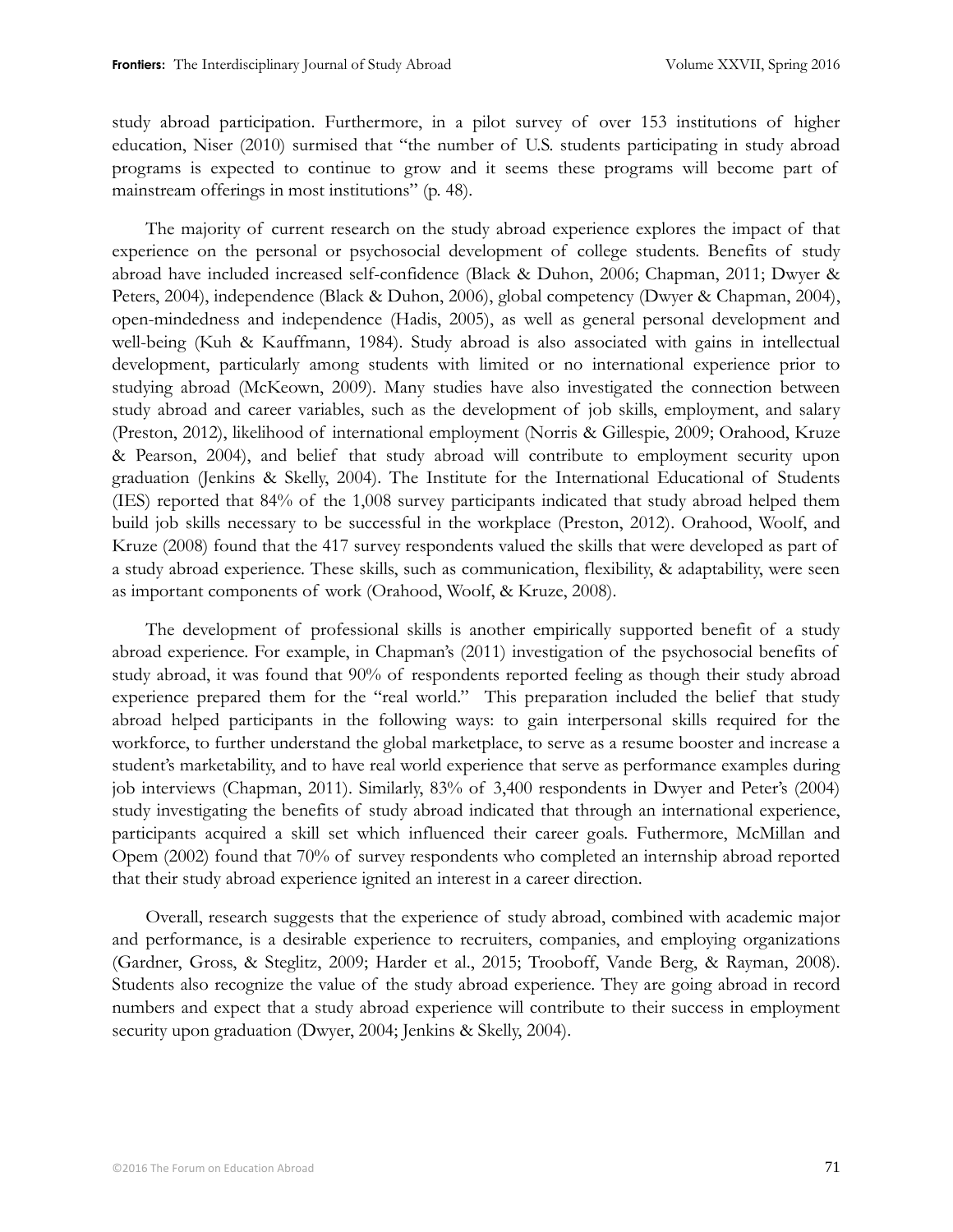# **Cognitive Information Processing**

Cognitive Information Processing (CIP; Sampson, Reardon, Peterson, & Lenz, 2004) is one of the most researched and empirically supported vocational theories. The CIP bibliography (Sampson, Peterson, Reardon, & Lenz, 2014) reveals over 250 pieces of literature written on the theoretical function and application of this career theory. Because of the depth and breadth of research on CIP to career development, in addition to its well-documented application to career development, this theory is a solid theoretical foundation to apply to this investigation.

CIP aims to assist people in making a career choice while learning how to improve current and future decision-making (Sampson et al., 2004). CIP includes the Pyramid of Information Processing (self and occupational knowledge, decision-making, and executive processing) and the CASVE Cycle, a five-stage methodological approach to decision-making. Each letter corresponds to a particular phase: Communication, Analysis, Synthesis, Valuing, and Execution. CIP has been found to be an effective theory to guide intervention approaches across various populations, including veterans (Bullock, Braud, Andrews, & Phillips, 2009), young adolescents (Hirschi & Lage, 2008), international populations (Thrift, Ulloa-Heath, Reardon, & Peterson, 2012) and middle school students (Osborn & Reardon, 2006). Given its applicability to many populations, a goal of this research was to examine the degree to which CIP might be applied to students who choose to study abroad. For more information on CIP, the reader is referred to www.career.fsu.edu/techcenter/practitioner/index.html.

# **Purpose of the Study**

Literature suggests that institutions, students, and employing organizations may view study abroad as one way to gain personal and professional skills necessary to be competitive in today's global marketplace (Gardner, Gross, & Steglitz, 2009; Harder et al., 2015). Therefore, the purpose of this study is to explore the relationship between study abroad and career decision-making variables guided by CIP theory. The research questions include:

- 1. To what extent do students attribute changes in different dimensions identified by CIP theory to the study abroad experience?
- 2. What changes in self-reported vocational identity are attributed to the study abroad experience?
- 3. What factors of Cognitive Information Processing theory are most predictive of career decision-making following a study abroad experience?

*Hypothesis:* A study abroad experience will have a significant impact on students' perception of vocational identity. In addition, students will report a positive impact of career decision-making abilities following a study abroad experience.

# **Method**

# Participants

Participants in this study were students enrolled in a study abroad program affiliated with a large, public research university in the Southeast United States. The email was disseminated to a total of 289 students who studied abroad in Spring 2013 and Spring 2014. 122 students opened the link of the electronic survey, yielding a 42% response rate. An *a priori* power analysis was conducted for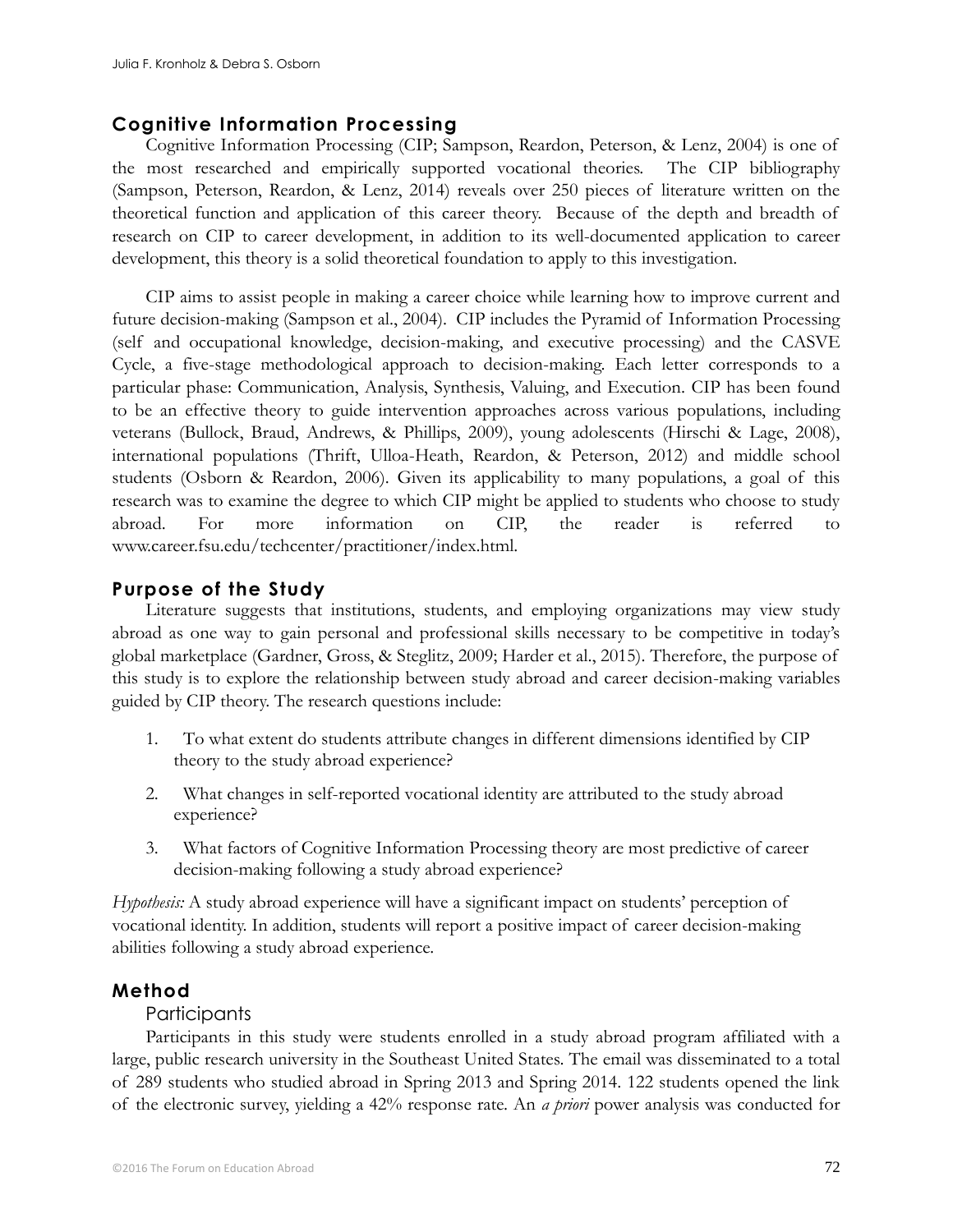the total  $R^2$  value for a multiple regression analysis with eight predictor variables, power = .80, and an alpha level = .05. G\*Power 3.1 (Faul, Erdfelder, Buchner, & Lang, 2009) indicated a sample size of 109 was necessary to produce a medium effect size  $(f = .15; \text{Cohen}, 1988)$ . Of the 122 students who began the electronic survey, 106 complete surveys were obtained yielding a power level of .79.

The age range of participants was 18 to 22 with an average age of 19.9 years old. Participants in this study were 74.6% female, 21.1% male, and 1 student identifying as transgender. 64.8% of the participants identified themselves as white; 17.2% as Hispanic; 5.7% as black or African American; 4.1% as multiracial; 2.5% as Asian; and .8% identified as American Indian. 4.9% of participants chose not to disclose their ethnicity. With the exception of an overrepresentation of females (74.5% versus 55.1% in the total population) and underrepresentation of black/African American participants (4.1% versus 8.6% in the total population), these demographic characteristics are representative of the undergraduate population at the university where this study occurred.

Students studied abroad in six different locations: 37.7% were in Valencia, Spain; 34.4% in London, England; 17.2% in Florence, Italy; 2.5% in Panama City, Panama; 1.5% in Tianjin, China; 5.9% of students studied in two different locations; and 1 student who studied in Kibbutz Tzuba, Israel. The duration of the study abroad experience for participants in this study was 16 weeks, a full semester.

# University Study Abroad

The study abroad program at the university in which this investigation was conducted is a robust program, offering over fifty programs in twenty countries across the globe. The program boasts over fifty years of experience providing international education and is often regarded as an exemplar in delivering study abroad experiences for students. Annually, over 1,600 undergraduate and graduate students partake in a study abroad experience with this university's international programs office. Programs offered vary in length, from a one-week immersion over spring break, to a full academic year spent abroad; the most popular programs being a four to six week experience occurring during the summer semester.

Prior to departure, students are required to meet for an on-campus, program-specific orientation that includes information regarding travel, safety, and logistical information. Upon arrival to the host country, students also engage in a second orientation session, focused on the introductions of host-country staff and other students, familiarizing students with important needs (grocery, transportation, language, etc.), and study abroad policies. When students return to the U.S., the international programs office does not offer a formal de-briefing of the study abroad experience for most programs. The only group of students who are required to participate in a home-based debriefing are the first year students who elected to spend their first collegiate year abroad. This session is concentrated more on orienting the students to their home institution and connecting students with campus resources as opposed to processing their year in another country.

# Procedure

Approval from the university's Internal Review Board was granted for this investigation. Participants in this investigation were study abroad participants in the Spring 2013 and 2014 semesters. The survey was distributed electronically at four occasions; in April 2013, May 2013, June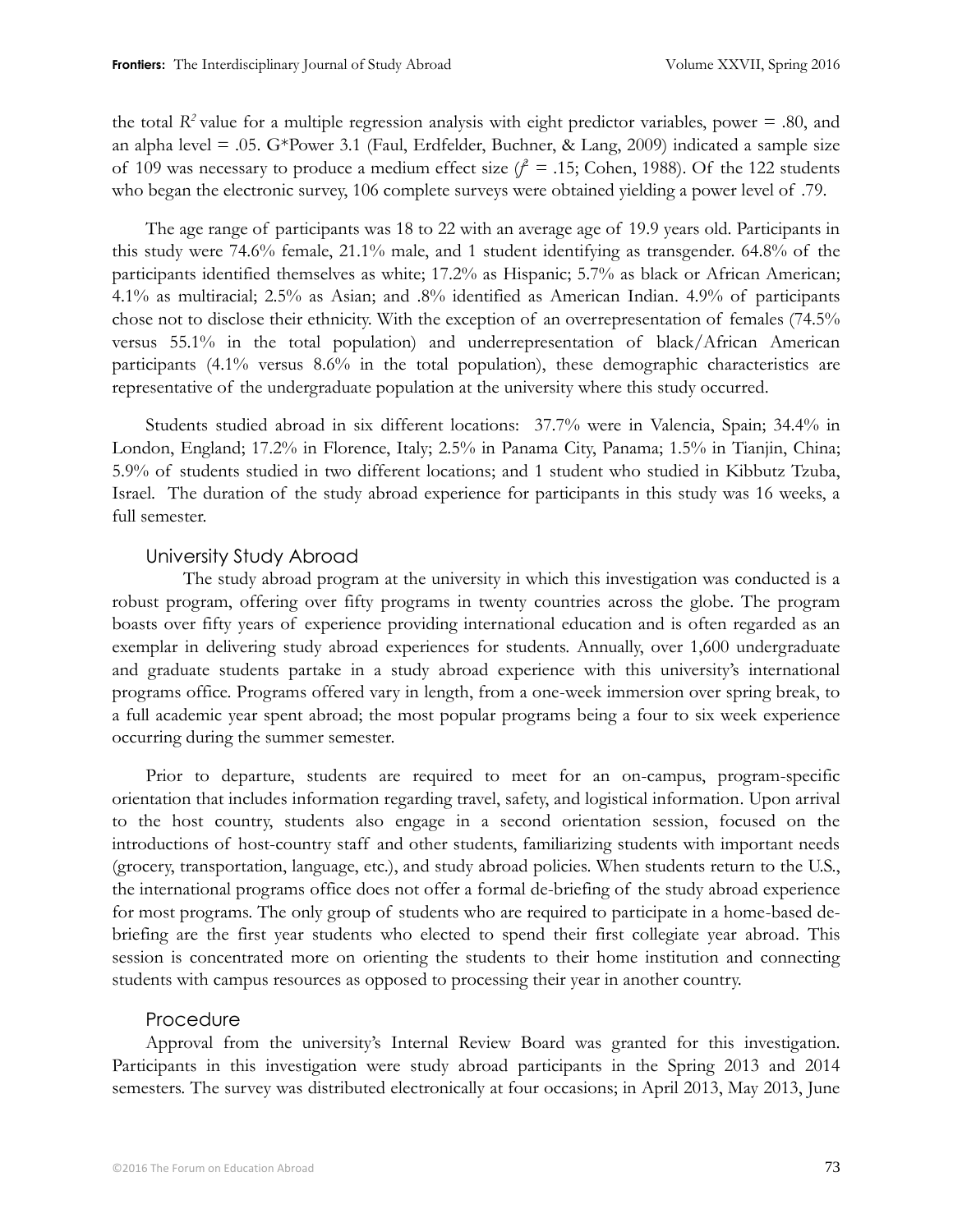2013, and finally, May 2014. Participants were informed that researchers were conducting a voluntary survey regarding the effect study abroad experiences have on career decision making variables. To ensure anonymity to the investigator, a staff member from the international programs office emailed the link to participants using student contact information. Survey participants were informed that their responses were anonymous.

### **Measure**

The primary instrument used to gather data was an electronic survey consisting of ten scaled questions and one open ended question (See Appendix A). The scaled questions were valued at 1 - 4, representing an opinion of "Strongly Disagree, Disagree, Agree, Strongly Agree," with all questions requiring an answer to complete the survey. The open-ended question provided participants a write-in option about their study abroad experience.

Vocational identity was measured with two survey items regarding the respondent's reported stability of their goals, interests, and talents before and after the study abroad experience. Survey questions measuring career decision-making were gathered using the constructs of Cognitive Information Processing theory (Sampson et. al, 2004). The authors of CIP theory were consulted in the development of the survey questions using the Delphi Technique method, which is a systematic structuring process in which experts answer questions in rounds (Bolger & Wright, 2011). In this study, experts (i.e., the CIP authors) were given CIP-related statements and asked which best represented each CIP constructs. The statements were reviewed in rounds until agreement was reached for one statement to represent each CIP construct. This statement was then used to construct the survey questions (See Appendix A).

# Data Analysis

Because students in this study were a pre-existing group of study abroad participants, random assignment to group was not possible. This study used a mixed-methods approach to obtain quantitative data and qualitative information. By utilizing a mixed-methods approach, statistical procedures suggest outcomes while qualitative feedback provides rich and personal insight regarding the subjects' experience (Gay, Mills, & Airasian, 2006).

For research question one, descriptive statistics determined the percentage of students who reported changes in various components of CIP theory as a result of a study abroad experience. For research question two, a paired samples t-test determined significant changes in self-reported vocational identity following a study abroad experience. Finally, linear multiple regression was used for the final research question to explore which specific components of CIP theory were most predictive of career decision-making abilities following a study abroad experience.

# **Results**

Table 1 presents the survey item intercorrelations and standard deviations. All items were significant, indicating that the survey items measured similar constructs, though low VIF  $\leq 10$ ) coefficients indicated the intercorrelations were not so highly correlated as to suggest multicollinearity. The Cronbach's alpha for this survey was determined to be  $\alpha = .86$ .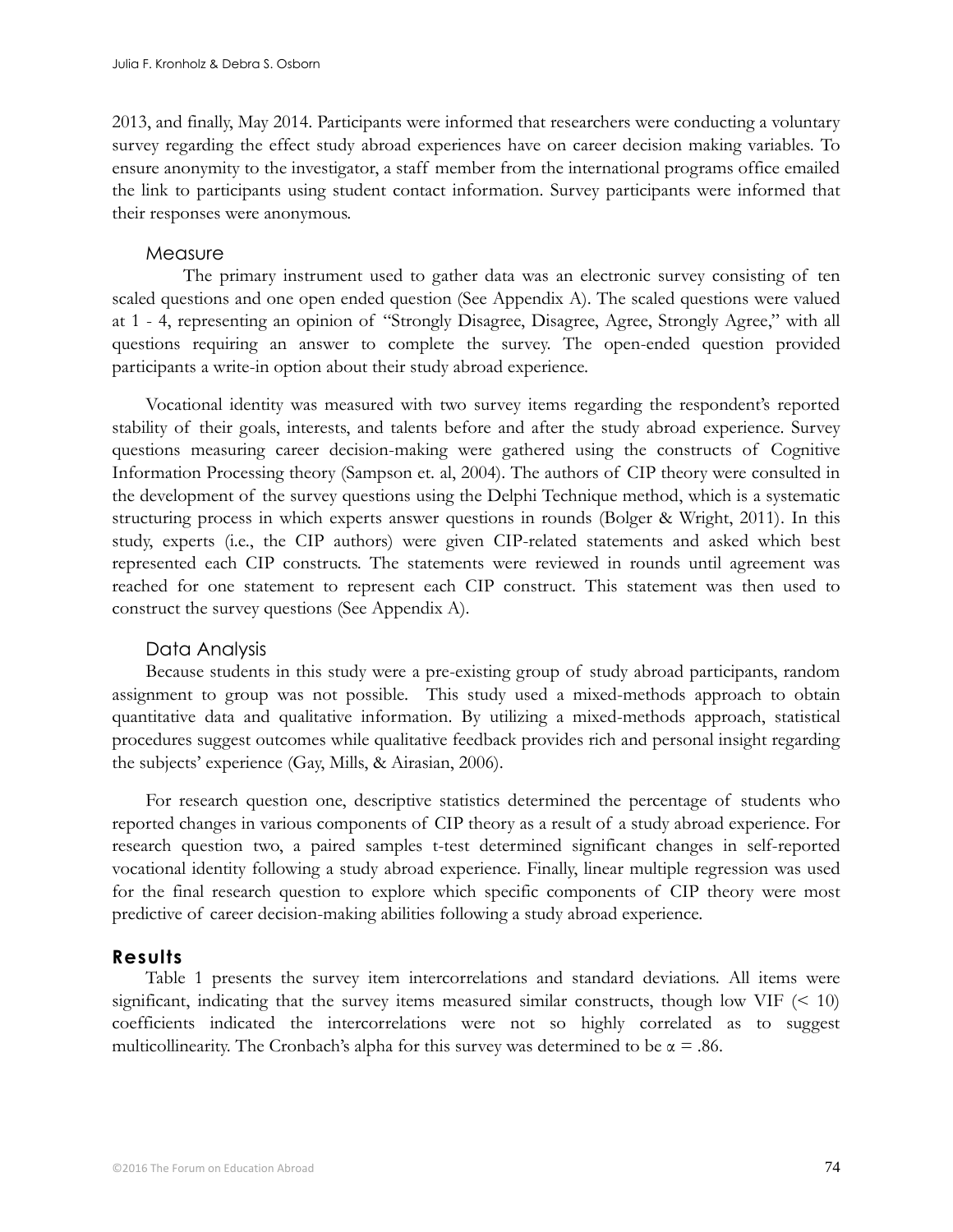|                       | Intercorrelation |         |         |         |         |         |         |         |
|-----------------------|------------------|---------|---------|---------|---------|---------|---------|---------|
| Variable              |                  | 2       | 3       | 4       | 5       | 6       | 7       | 8       |
| (1) Self knowledge    | $\mathbf{I}$     | $.40**$ | $.27**$ | $.51**$ | $.38**$ | $.49**$ | $.45**$ | $.44**$ |
| (2) Options knowledge |                  |         | $.34**$ | $.53**$ | $.40**$ | $.40**$ | $.47**$ | $.42**$ |
| (3) Communication     |                  |         |         | $.37**$ | $.44**$ | $.27**$ | $.40**$ | $.26**$ |
| (4) Analysis          |                  |         |         |         | $.46**$ | $.56**$ | $.59**$ | $.53**$ |
| (5) Synthesis         |                  |         |         |         |         | $.60**$ | $.62**$ | $.44**$ |
| $(6)$ Valuing         |                  |         |         |         |         |         | $.78**$ | $.71**$ |
| (7) Execution         |                  |         |         |         |         |         | 1       | $.65**$ |
| (8) Metacognitions    |                  |         |         |         |         |         |         |         |
| Means                 | 3.33             | 2.83    | 3.04    | 3.27    | 2.87    | 3.18    | 2.94    | 3.25    |
| SD                    | .58              | .79     | .77     | .71     | .84     | .92     | .88     | .70     |

#### **Table 1. Survey Item Intercorrelations and Standard Deviations**

\*p ≤ .05 \*\*p ≤.01

Table 2 presents the percentages of endorsements for each dimension of CIP following a study abroad experience. Responses have been aggregated to represent combined responses of strongly agree and agree and combined responses of strongly disagree and disagree. Results indicate that over half of the participants reported that the study abroad experience contributed to each CIP variable.

|                   | Strongly disagree/disagree | Strongly agree/agree |
|-------------------|----------------------------|----------------------|
| Self-knowledge    | 5.7                        | 94.3                 |
| Options knowledge | 33.0                       | 67.0                 |
| Communication     | 23.6                       | 76.4                 |
| Analysis          | 13.2                       | 86.8                 |
| Synthesis         | 33.0                       | 67.0                 |
| Valuing           | 21.7                       | 78.3                 |
| Execution         | 22.6                       | 77.3                 |
| Metacognitions    | 11.3                       | 88.7                 |

#### **Table 2. Aggregate Percentages**

Study abroad seems to have had the most reported impact on the Self-Knowledge domain, Analysis component of the CASVE cycle, and Metacognitions. Over 94% of students agreed that following a study abroad experience they have a better knowledge of values, interests and skills. 86.8% of students reported a better understanding of how their interests, values and skills relate to making a career choice. Finally, 88.7% of students agreed as a result of studying abroad, they are thinking more positively about career opportunities. Students indicated that the options knowledge domain and the synthesis component of the CASVE cycle were less impacted following a study abroad experience, with 33% of students disagreeing with the statement "following a study abroad experience, I know more about career options available to me" and "following a study abroad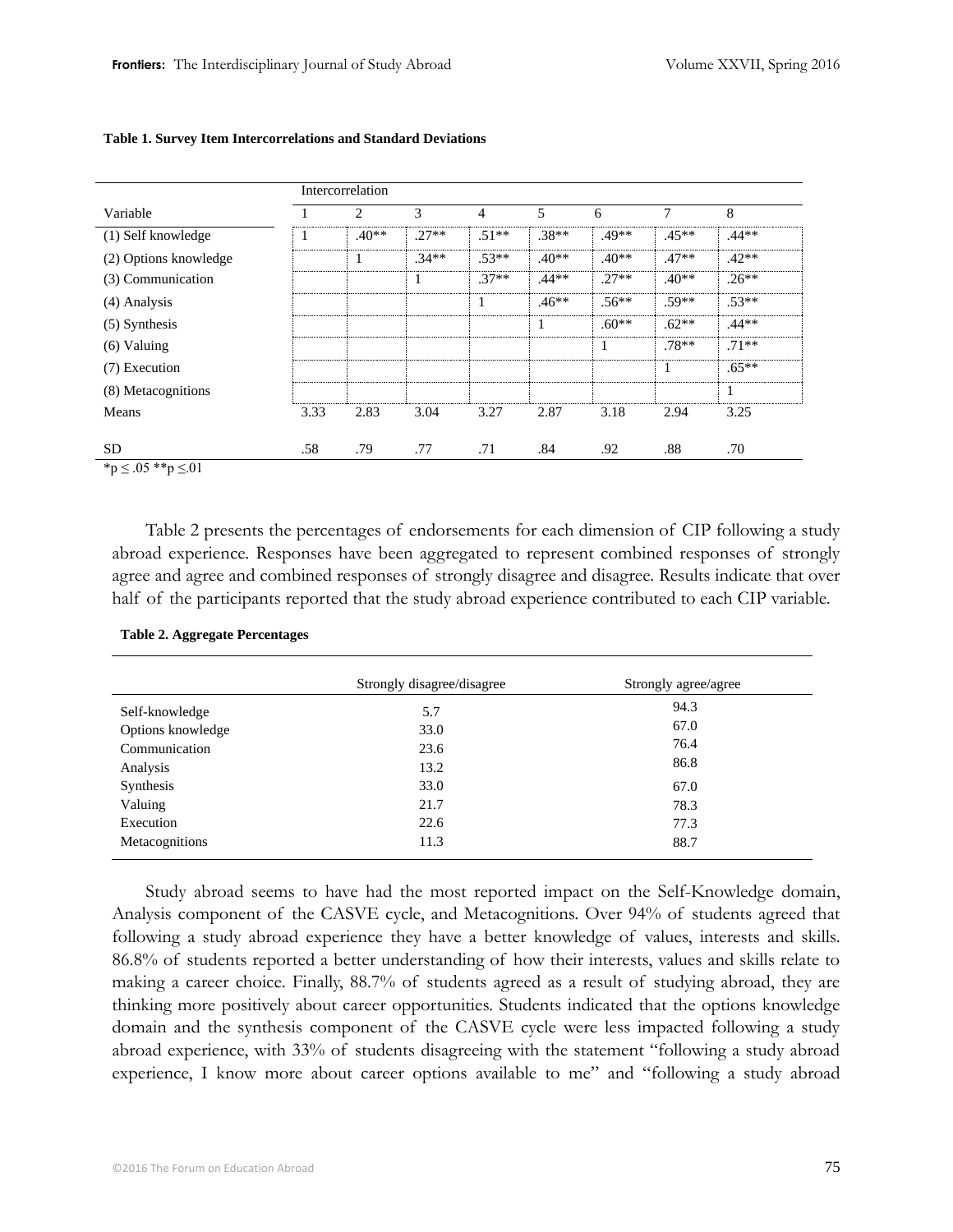experience, I am now able to narrow down many possible career options to a few that are best for me."

*Research question 2:* A paired-samples independent t-test was used to determine the perceived difference between participants' vocational identity before and after the study abroad experience. Results (Table 3) indicate a significant positive change in college students' reported vocational identity after a study abroad experience, that is, students reported gains in vocational identity that occurred as a result of the study abroad experience.

|         | ີ    |       |          |                 |                 |
|---------|------|-------|----------|-----------------|-----------------|
|         |      | Mean  |          | Sig. (1-tailed) | Mean difference |
| Student | Pre  | 2.840 | $-4.937$ | .001            | .509            |
|         | Post | 3.349 |          |                 |                 |

#### **Table 3. Paired T-test Comparing Pre/Post Vocational Identity**

*Research question 3:* The results of the regression ( $R^2 = .51$ ,  $F(8, 97) = 12.769$ ,  $p \le .01$ ) indicated that the model explained 51% of the variance in career decision-making. The self-knowledge domain of CIP theory ( $\beta$  = .269,  $\beta$  = .003), analysis stage of the CASVE cycle ( $\beta$  = .228,  $\beta$  = .024) and the metacognitions domain of the CIP pyramid ( $\beta$  = .301,  $p$  = .041) were observed to be unique significant predictors of career decision-making abilities after a study abroad experience. See Table 4 for complete results.

#### **Table 4. Predictors of career decision-making**

| Career decision-making              |
|-------------------------------------|
| $\beta$ – standardized coefficients |
| $.269**$                            |
| $-.169$                             |
| .011                                |
| $.228*$                             |
| .132                                |
| .031                                |
| .058                                |
| $.301**$                            |
| .51                                 |
| $12.769***$                         |
|                                     |

 $***p** ≤ .05 ****p** ≤ .01 *****p** ≤ .001$ 

# **Qualitative Responses**

A total of 85 responses from the open-ended question indicated a range of opinions on the study abroad experience. Findings were mixed, in that  $21\%$  of students (n = 18) responded that the study abroad experience did not impact their vocational identity or career decision-making while 79% (n = 67) of participants reported a direct connection between study abroad, vocational identity, and career decision-making abilities. The themes that emerged from qualitative responses were relatively consistent with survey data. For example, open-ended feedback revealed that a study abroad experience clarified college students' values and interests, a central component in the selfknowledge domain of CIP theory. Participants conveyed both broad and specific thoughts regarding their burgeoning levels of self-knowledge, such as "I learned about myself and who I want to be as a person and what I'm capable of doing" and "I learned I would like to do something working with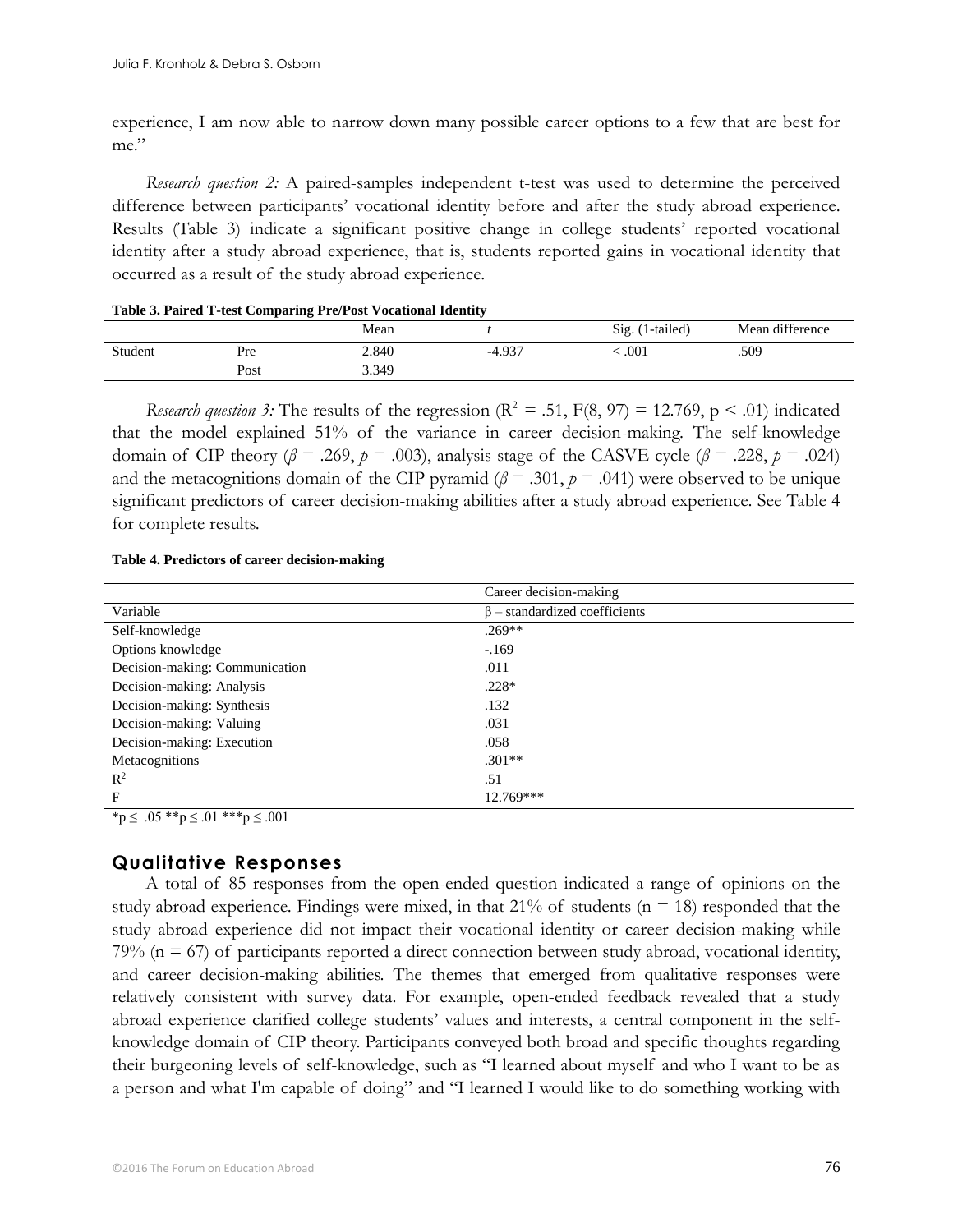people." An additional theme present was the exposure to other career options, with one respondent noting "Study abroad broadened my career interests – if anything it has made me less aware of what I want to do, it has made me realize how many possibilities there are in the world and that has given me so many more things to question as career paths." Students' responses indicate that exposure to new cultures and industries broadened occupational options rather than clarified them.

Responses also indicated that students admitted growth in psychosocial areas such as selfconfidence, intrapersonal development, and independence, but denied that study abroad impacted career goals in any way. For example, one student wrote, "As a broad curriculum student, my time abroad did not really center around a search for a career path, but rather on learning about my skills and improving upon them in general." Two explanations are possible. First, the mission statement of the international program office emphasizes opportunities for international learning and does not explicitly focus on career decision-making or vocational identity development as a major component of a study abroad experience. The emphasis of skill building as opposed to vocational identity development may have influenced this student's perception of the study abroad experience. In addition, it is possible that these types of responses are indicative of students who have not yet had the opportunity to critically reflect on their study abroad experience and relate their personal gains towards gains in career decision-making and vocational identity. This is evidenced through a response from another student, wherein it was relayed that, "Studying abroad gave me the opportunity to grow as an individual. Because of this, it has helped me to be more confident in my overall life decisions and thus helping with my career choices." This might provide explanation for the lack of literature regarding the impact of study abroad on career decision-making and vocational identity. Reliable data is difficult to obtain if at the time of investigation, students are not yet able to analyze the connections between their study abroad experience and their vocational identity.

# **Discussion**

The purpose of this study was to determine preliminary findings regarding the effect of a study abroad experience on vocational identity and career decision-making as defined by Cognitive Information Processing (CIP) theory (Sampson et al., 2004). The results revealed that a study abroad experience significantly impacts college students' self-knowledge such as interests, values, and skills, and the capacity to relate self-knowledge to career options. Findings also suggest that following a study abroad experience, students possess a more positive outlook on their career options and report having a clearer picture of career goals, interests, and talents, or vocational identity. These results are consistent with previous findings, which indicate that study abroad shapes personal and career development among college students (Chapman, 2011; Dwyer & Peters, 2004; Orahood, Kruze & Pearson, 2004; Orahood, Woolf, & Kruze, 2008). Specifically, this investigation confirms previous findings of the study abroad experience positively influencing the development of decision-making factors that impact vocational identity.

This study also reveals that CIP theory (Sampson et al., 2004) is an appropriate and useful theoretical framework to explore the relationship between study abroad and career decision-making. CIP has been found an effective theoretical tool in exploring vocational factors for many diverse populations (e.g., Bullock, Braud, Andrews, & Phillips, 2009; Hirschi & Lage, 2008; Thrift, Ulloa-Heath, Reardon, & Peterson, 2012), and this study expands the populations with which CIP seems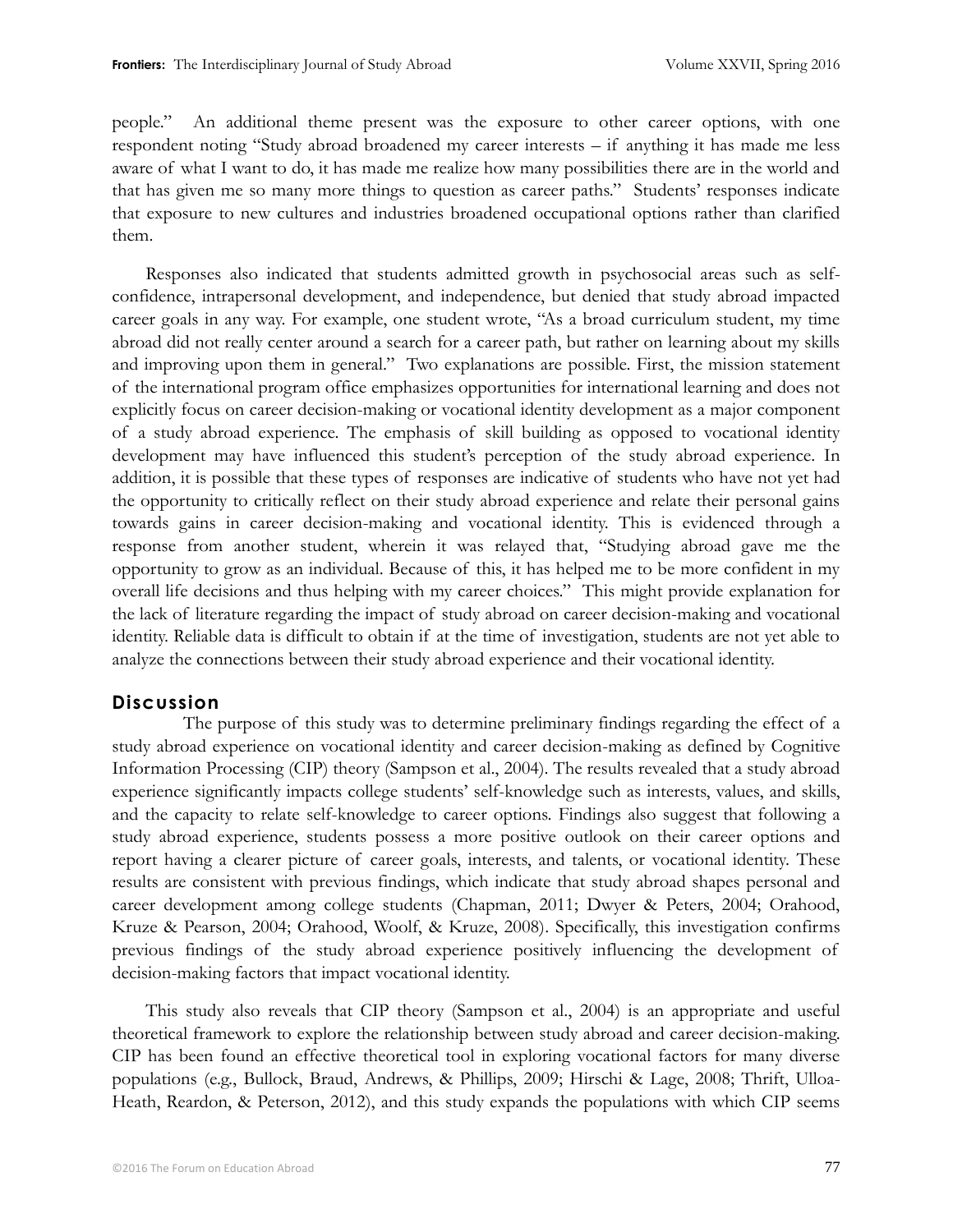to be appropriate. Components of CIP theory explained over half of the variance in the study abroad experience with respect to career decision-making. This implies that the study abroad experience promotes gains in students' self-knowledge, understanding their fit in the world of work, and contributes to a developing a more positive outlook regarding career opportunities. These decision-making factors are essential in the development of a strong, stable vocational identity.

While the options domain of CIP theory did not reveal significant changes, the qualitative responses provided explanation for this finding. Themes in responses noted that the study abroad experience opened up career possibilities as opposed to solidifying a career option. It appears as though a study abroad experience helps to clarify self-knowledge while elaborating the level of options-knowledge (Chapman, 2011; Hadis, 2005; McMillan & Opem, 2002). In this same vein, it is plausible to relate this notion to explain why the synthesis and valuing stage of the CASVE cycle did not reveal significant results. While students gain a better understanding of themselves, they are also gaining expansive knowledge about how their interests, values, and skills fit in the global marketplace. After exposure to new organizations, cultures, or industries, students may feel more information is needed to declare the career options available. Furthermore, as 65% of the students in this study were between the ages of 18 and 20, it is plausible that these students are not developmentally ready to commit to a career choice as they may be continuing to explore career options and build their identity.

# Implications for Practitioners

These findings present interesting implications for career practitioners, international advisors, and higher educational administrators. Career practitioners and international educators should consider collaborating to help students critically engage in their study abroad experience in a judicious manner. Pre-departure workshops that focus on the development of a career-related study abroad plan might more actively involve students in their growth of self-knowledge or optionsknowledge. Such a plan could provide students with a greater level of personal responsibility and awareness in their career development process.

Additionally, offering an opportunity for self-reflection once students return from abroad may help facilitate a critical analysis of the study abroad experience. Institutions of higher education might implement courses or capstone experiences that teach students how to translate their global involvements to real-world applicability. Supporting Chapman's (2011) recommendations on gaining maximum returns from the study abroad experience, engaging in activities such as these may help students to process their study abroad experience in a more critical manner. The goal is to provide students the ability to synthesize international experiences more intentionally as it relates to vocational identity.

A major finding from this study is the impact on metacognitions as a result of a study abroad experience. Nearly 89% of respondents endorsed thinking more positively about their career options after studying abroad. Because negative career thoughts are associated with a host of mental health concerns (Walker & Peterson, 2012), the significance of the study abroad program mitigating negative career thoughts is noteworthy. It appears as though receiving feedback from the world of work and participating in vicarious learning does positively impact negative thinking and the ability to think positively about career options.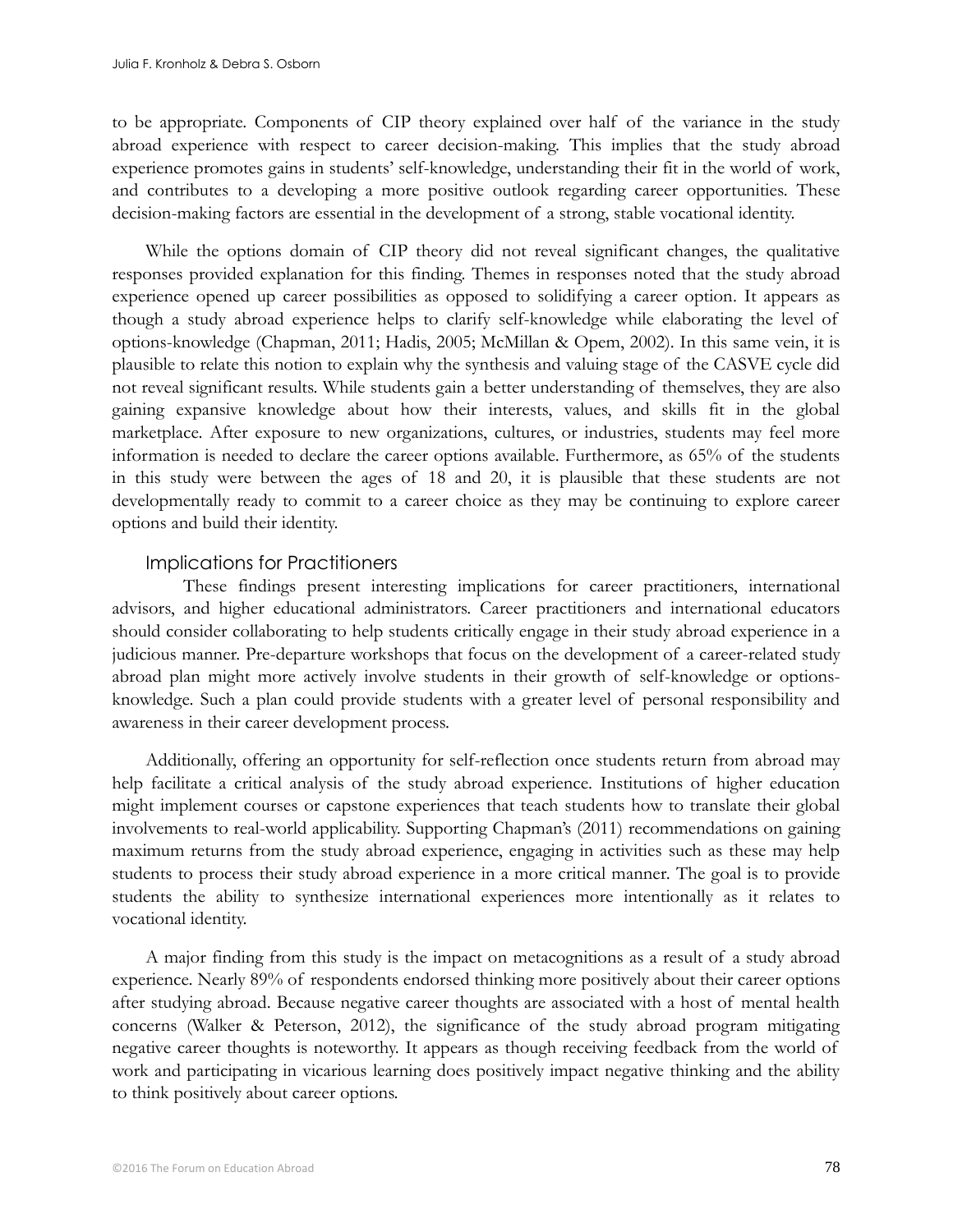# Limitations and Future Research

While components of this model were found to be significant, the finding of this study must be interpreted with caution due to the presence of several limitations. The primary limitations are with the sample. Participants were college students completing a study abroad experience at one university in the Southeast United States. Certainly, expanding the sample population to other universities may provide the opportunity to glean more information about the effect study abroad experiences have on career decision making variables. Research on this topic may be developed in regards to more specific populations, such as students from religiously affiliated institutions, historically black colleges and universities, or universities from various geographic regions of the United States. Additionally, as 74% of the participants were female, concerns exist about the generalizability of the results to male students. It is also important to note that this was not a true pre-post experiment, and as such, participants' responses for this survey are reflective. Future studies may reveal more salient data utilizing a pre-post design to measure vocational identity. Finally, including duration of study as a factor might reveal interesting findings. It is plausible that length of time abroad might impact the vocational identity or career decidedness of college students.

To further explore the effect of a study abroad experience on college students' career decisionmaking, researchers may be interested in (1) extending the research design as a pre/post quasiexperimental investigation, (2) expanding the participants to students at other universities in order to increase potential for generalizability, (3) incorporating other aspects of career development such as participation in an international job shadow experiences or career development course taught as part of the study abroad curriculum, or (4) integrating psychosocial aspects in an investigation, for instance, the role of study abroad in the establishment of independence as it relates to vocational identity. Further research on this topic might include investigating the five essential components of career development and career intervention (Brown et al., 2003) experienced during a study abroad experience. It is possible that integrating empirically supported intervention techniques (career counseling, career courses, opportunity to gain occupational experience) might enhance the study abroad experience and its impact on career decision-making and vocational identity. Finally, future research might focus on the comparison of the study abroad experience of students engaged in an internship experience while abroad to those who are not.

In future studies, it would be beneficial to use CIP theory to determine if students who are further along in their studies (i.e., upperclassmen) find that a study abroad experience enhances the Valuing stage of the CASVE cycle or offers the opportunity to execute a career decision. One potential explanation for the lack of significant findings for the Valuing stage in this study might be that because during survey administration, students may not have yet been able to analyze the connections between their study abroad experience and their vocational identity. Further exploration of this may be accomplished by comparing responses from undecided students studying abroad and students engaged in a major-specific study abroad program, or through a longitudinal research design.

Finally, while CIP appeared to be an appropriate theoretical fit for this study, considering these research questions from another theoretical approach would likely provide additional insight into the impact of a study abroad experience and would be a fruitful addition to the career development literature. Bandura (1997) is one example of exploring this topic using another theoretical approach;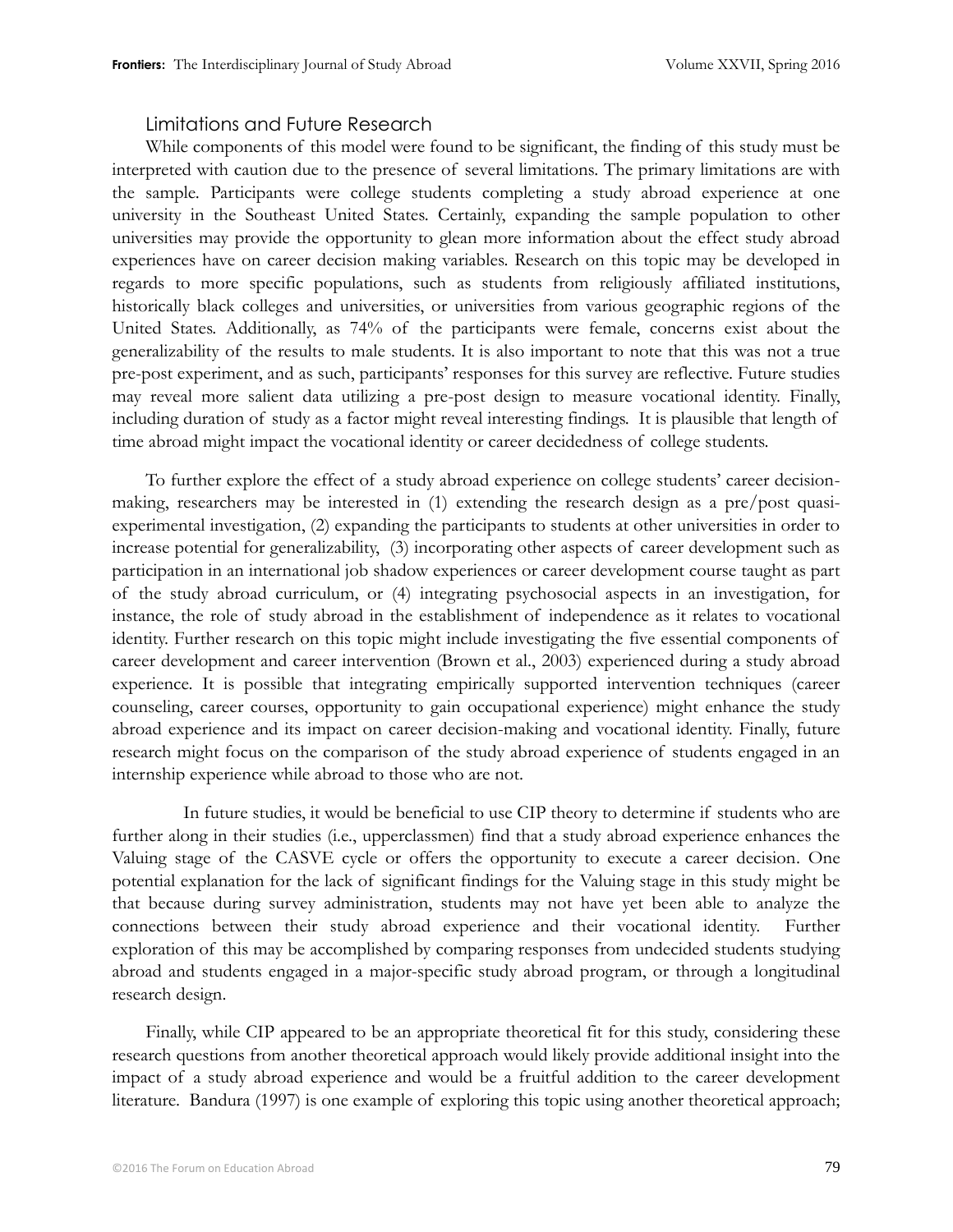postulating that vicarious learning promotes self-efficacy. It could be supposed that the study abroad experience provides an occasion for vicarious learning, leading to higher levels of selfefficacy, in turn positively impacting career decision-making.

# **Conclusion**

This investigation aimed to provide preliminary evidence regarding the impact of a study abroad experience on vocational identity and career decision-making among of group of undergraduate college students following a study abroad experience. The objective of this investigation was to enhance the small body of literature on the topic of study abroad and vocational identity, and to specifically investigate the applicability of Cognitive Information Processing theory (Sampson et al., 2004) in that area. Results indicate that, for this population, a study abroad experience is associated with positive outcomes regarding college students' vocational identity and career decision-making. Despite the presence of several potential limitations, this study has added to the knowledge base of the career development field. The findings provide useful information for researchers, career practitioners, and higher education administrators in understanding the impact of a study abroad experience on college students' career decision-making and vocational identity. By providing initial evidence of an experience that bolsters students' career decision-making variables, counselors and administrators can use this information to guide students in enhancing their career decision-making processes and clarifying vocational identity.

# **Acknowledgments**

The authors would like to extend gratitude to Meghan Greene Penland, International Programs Office at Florida State University, in assistance with this study.

# **References**

Astin, A. W. (1975). *Preventing students from dropping out.* San Francisco: Jossey-Bass.

Bandura, A. (1997). *Self-efficacy: The exercise of control*. New York: Freeman.

- Black, H. T. & Duhon, D. L. (2006). Assessing the impact of business study abroad programs on cultural awareness and personal development. *Journal of Education for Business, 81*, 140-144.
- Borg, R. (1996). Factors determining career choice. *European Education*, *28/2*, 6-20.
- Bolger, F. &Wright, G. (2011). The Delphi technique: Past, present, and future prospects *Technological Forecasting and Social Change,78,* 1500-1513.
- Brown, S. D., Ryan Krane, N. E., Brecheisen, J., Castelino, P., Budisin, I., Miller, M., & Edens, L. (2003). Critical ingredients of career choice interventions: More analysis and new hypotheses. *Journal of Vocational Behavior, 62*, 411-428.
- Bullock, E., Braud, J., Andrews, L., & Phillips, J. (2009). Career concerns of unemployed U.S. war veterans: suggestions from a cognitive information processing approach. *Journal of Employment Counseling, 46*, 171-181.
- Campagna, C. G. & Curtis, G. J. (2007). So worried I don't know what to be: Anxiety is associated with increased career indecision and reduced career certainty. *Australian Journal of Guidance & Counselling, 17*, 91-96.
- Chapman, V. V. (2011). *Beyond the "bubble:" Study abroad and the psychosocial and career development of undergraduates.* The University of Mississippi). *ProQuest Dissertations and Theses,* 354. Retrieved from http://search.proquest.com/docview/879632035?accountid=4840
- Childress, L. K. (2009). Internationalization plans for higher education institutions. *Journal of Studies in International Education*, *13*, 289-309.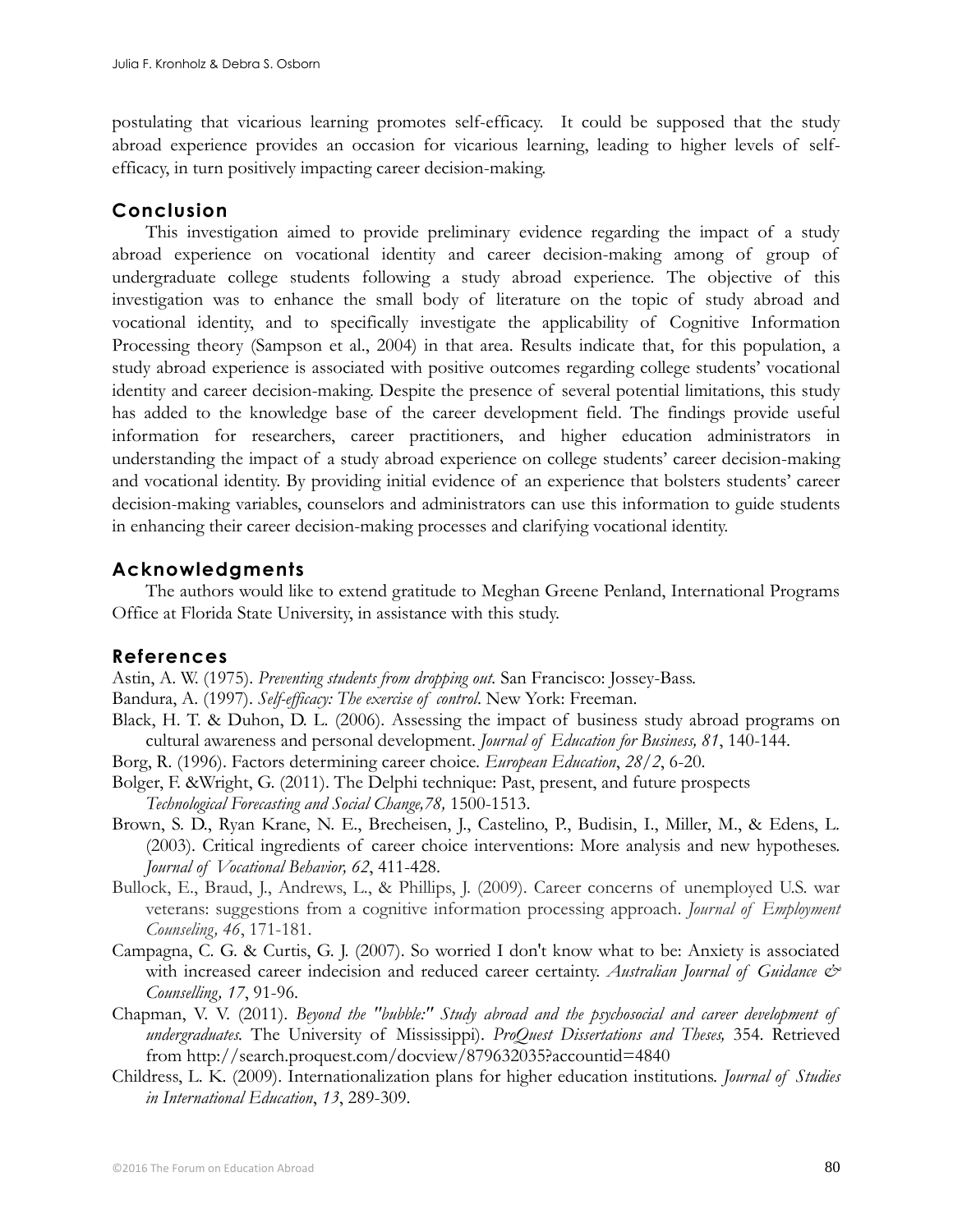- Chow, P. (2010). Brazil-U.S. international educational exchange: Data from the Open Doors Report on International Educational Exchange. PowerPoint presentation. Retrieved February 2013, from http://www.iie.org/en/Research-and-Publications/Publications-and-Reports/IIE-Bookstore/~/media/Files/Corporate/Membership/FAUBAI\_2010.ashx
- Cohen, J. (1988). *Statistical power analysis for the behavioral sciences* (2<sup>nd</sup> ed.). Hillsdale, NJ: Lawrence Erlbaum.
- Coll, K. M., & Stewart, R. A. (2008). College student retention: instrument validation and value for partnering between academic and counseling services. *College Student Journal, 42*, 41-56.
- Deardorff, D. K. (2006). Identification and assessment of intercultural competence as a student outcome of internationalization. *Journal of Studies in International Education, 10*, 241-266.
- Dwyer, M. (2004). Charting the impact of studying abroad. *International Educator, 13,* 14-17.
- Dwyer, M., & Peters, C. (2004). The benefits of study abroad. *Transitions Abroad, 27,* 56-57
- Faul, F., Erdfelder, E., Buchner, A., & Lang, A. G. (2009). Statistical power analyses using G\*Power 3.1: Tests for correlation and regression analyses. *Behavior Research Methods*, *41*, 1149-1160.
- Gardner, P., Gross, L., & Steglitz, I. (2009). Translating study abroad experiences for workplace competencies. *Peer Review*, *11*, 19-22.
- Gay, L. R., Mills, G. E., & Airsaian, P. (2006). *Educational research: Competencies for analysis and application*  (8<sup>th</sup> ed.). Upper Saddle River, NH: Prentice Hall.
- Gillespie, J., & Slawson, C. (2002). IES outcomes assessment project. Retrieved February 2013, from www.iesabroad.org/system/files/Alumni\_Outcomes.pdf
- Gordon, V. N. (2007). *The undecided college student: An academic career advising challenge* (3<sup>rd</sup> ed.). Springfield, IL: Charles C. Thomas.
- Green, M. F. (2003). The internationalized campus: A strategic approach. *International Educator*, *7*, 13- 26.
- Hadis, B. (2005). Why Are They Better Students when They Come Back? Determinants of Academic Focusing Gains in the Study Abroad Experience. *Frontiers: The Interdisciplinary Journal of Study Abroad, 11*, 57-70.
- Harder, A., Andenoro, A., Roberts, T. G., Stedman, N., Newberry, M.III, Parker, S. J., & Rodriguez, M. T. (2015). Does study abroad increase employability? *NACTA Journal, 59*, 41-48.
- Heppner, P. P., Wampold, B. E., & Kivlinghan, D. M. (2008). *Research Design in Counseling* (3<sup>rd</sup> ed.). Belmont, CA: Thomson Brooks/Cole Publishing Co.
- Hirschi, A. & Lage, D. (2008). Increasing the career choice readiness of young adolescents: an evaluation study. *International Journal for Educational and Vocational Guidance, 8*, 95-110.
- Holland, J. L., Daiger, D. C., & Power, P. G. (1980). *My Vocational Situation*. Palo Alto, CA: Consulting Psychologists Press.
- Institute of International Education. (2011). *Profile of U.S. study abroad students, 2000/2001 2009-10.* Retrieved from http://www.iie.org/Research-and-Publications/Open-Doors/Data/US-Study-Abroad/Student-Profile/2000-11.
- [Jenkins, K.](http://www.tandfonline.com.proxy.lib.fsu.edu/action/doSearch?action=runSearch&type=advanced&searchType=journal&result=true&prevSearch=%2Bauthorsfield%3A(Jenkins%2C+K.)) & [Skelly, J.](http://www.tandfonline.com.proxy.lib.fsu.edu/action/doSearch?action=runSearch&type=advanced&searchType=journal&result=true&prevSearch=%2Bauthorsfield%3A(Skelly%2C+J.)) (2004). Study abroad is not enough. *Brethren Life and Thought*, *49,* 257-268.
- Lounsbury, J. W., Saudargas, R.A., & Gibson, L. W. (2004). An investigation of personality traits in relation to intention to withdraw from college. *Journal of College Student Development, 45,* 517-534.
- Kuh, G. K., & Kauffmann, N. F. (1984, April). *The impact of study abroad on personal development of college students.* Paper presented at the annual meeting of the American Educational Research Association, New Orleans, Louisiana.
- McKeown, J. S. (2009). *The first time effect: The impact of study abroad on college student intellectual development.* Albany, NY: State University of New York Press.
- McMillan, A., & Opem, G. (2002). *Study Abroad: A lifetime of benefits*. Retrieved from http://www.iesabroad.org/study-abroad/news/study-abroad-lifetime-benefits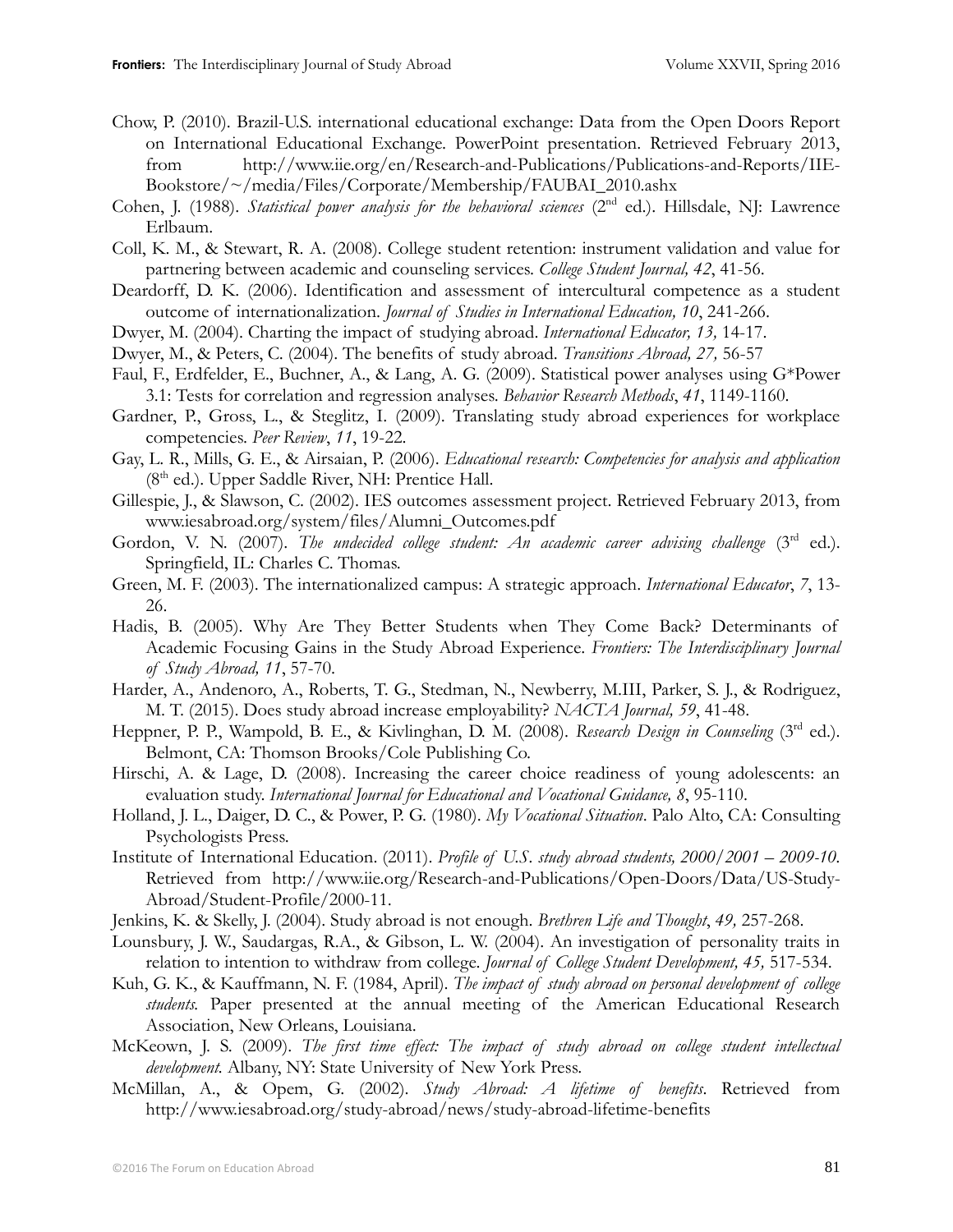- McQueen, A. (2000, April 21). Education secretary encourages students to study abroad. *The Free Lance-Star,* p. **A11.** Retrieved from http://news.google.com/newspapers?nid=9fRKRCJz75UC&dat=20000421&printsec=frontpa ge&hl=en.
- National Center for Education Statistics (2004). *Percentage distribution of undergraduates by their major field of study and enrollment intensity: 2003–04.* Retrieved from http://nces.ed.gov/das/epubs/2007165/showTable2007.asp?rt=p&tableID=3673&b=es\_03.a  $sp\%23p1$ .
- Niser, J. C. (2010). Study abroad education in New England higher education: A pilot survey. *The International Journal of Educational Management, 24*, 48-55.
- Norris, E., & Gillespie, J. (2009). How study abroad shapes global careers: Evidence from the United States. *Journal of Studies in International Education, 13,* 382-397.
- Orahood, T., Kruze, T., & Pearson, D. E. (2004). The impact of study abroad on business students' career goals. Frontiers: The Interdisciplinary Journal of Study Abroad, 10, 117-130.
- Orahood, T., Woolf, J., & Kruze, T. (2008). Study abroad and career paths of business students. *Frontiers: The Interdisciplinary Journal of Study Abroad, 17,* 133-141.
- Osborn, D. S., & Reardon, R. C. (2006). Using the self-directed search: Career explorer with highrisk middle school students. *The Career Development Quarterly, 54*, 269-273.
- Norris, E. M. & Gillespie, J. (2009). How study abroad shapes global careers: Evidence from the United States. *Journal of Studies in International Education, 13*, 382-397.
- Peterson, G. W., Sampson, J. P., Jr., & Reardon, R. C. (1991). *Career development and services: A cognitive approach.* Belmont, CA: Thomson Brooks/Cole Publishing Co.
- Preston, K. (2012). *Recent graduates survey: The impact of studying abroad on recent college graduates' careers*. Retrieved from http://www.iesabroad.org/study-abroad/why/career-benefits.
- Reardon, R. C., Folsom, B., Lee, D., & Clark, J. (2011). The effects of college career courses on learning outputs & outcomes: Technical report No. 53. *Publications.* Paper 1. http://diginole.lib.fsu.edu.proxy.lib.fsu.edu/techcenter\_publications/1
- Sampson, J. P, Jr., Lenz, J. G., Reardon, R. C., & Peterson, G. W. (1999). A cognitive
- information processing approach to employment problem solving and decision-making. *The Career Development Quarterly, 48*, 3-18.
- Sampson, J. P. Jr., Peterson, G.W., Reardon, R.C., & Lenz, J.G. (2014). *Bibliography: A Cognitive information processing (CIP) approach to career development and services*. Retrieved from http://www.career.fsu.edu/techcenter/whatsnew/201403CIPBibliography.pdf
- Sampson, J. P. Jr., Reardon, R. C., Peterson, G. W., & Lenz, J. G. (2004). *Career counseling and services: A cognitive information processing approach*. Belmont, CA: Brooks/Cole.
- Super, D. E. (1981). Approaches to occupational choice and career development. In A. G. Watts, D. E. Super, & J. M. Kidd (Eds.), *Career development in Britain.* Cambridge: Hobson's Press.
- Teranishi, C. (2007). Impact of experiential learning on Latino college students' identity, relationships, and connectedness to community. *Journal of Hispanic Higher Education, 6*, 52-72.
- Thrift, M. M., Ulloa-Heath, J., Reardon, R. C., & Peterson, G. W. (2012). Career interventions and the career thoughts of pacific island college students. *Journal of Counseling and Development, 90*, 169-176.
- Trooboff, S., Vande Berg, M., & Rayman, J. (2008). Employer attitudes toward study abroad. Frontiers: The Interdisciplinary Journal of Study Abroad, 15, 17-33.
- Uthayakumar, R., Schimmack, U., Hartung, P. J., & Rogers, J. R. (2010) Career decidedness as a predictor of subjective well-being. *Journal of Vocational Behavior, 77*, 196-204.
- Walker, J. V., & Peterson, G. W. (2012). Goal instability in relation to career thoughts, decision state, and performance in a career course. *Journal of Career Development*, *20,* 497-506.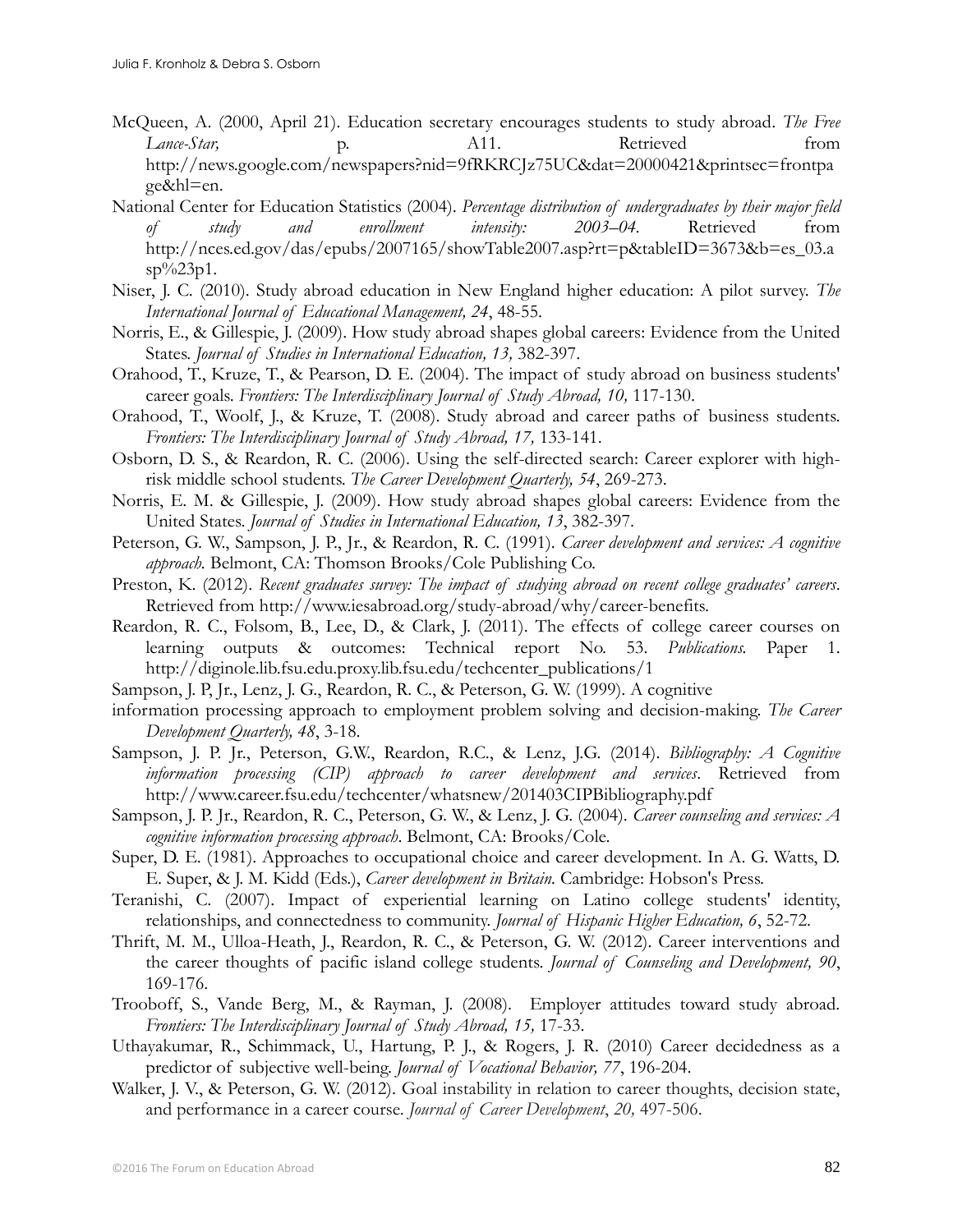- Williams, M. and Winston, R. B. (1985). Participation in organized student activities and work: Differences in developmental task achievement of traditional aged college students. *NASPA (National Association of Student Personnel Administrators) Journal, 22*, 52-59
- Wyman, F. (1997). A predictive model of retention rate at regional two-year colleges. *Community College Review, 25*, 29-58.
- Zakaria, F. (2005). The earth's learning curve; the scientific revolution that began 300 years ago has accelerated exponentially. It is moving so fast that the spread of knowledge defines our times. Nations that learn faster will prosper. But it will take something else--wisdom--to endure. *Newsweek International, Atlantic Edition*, 6.